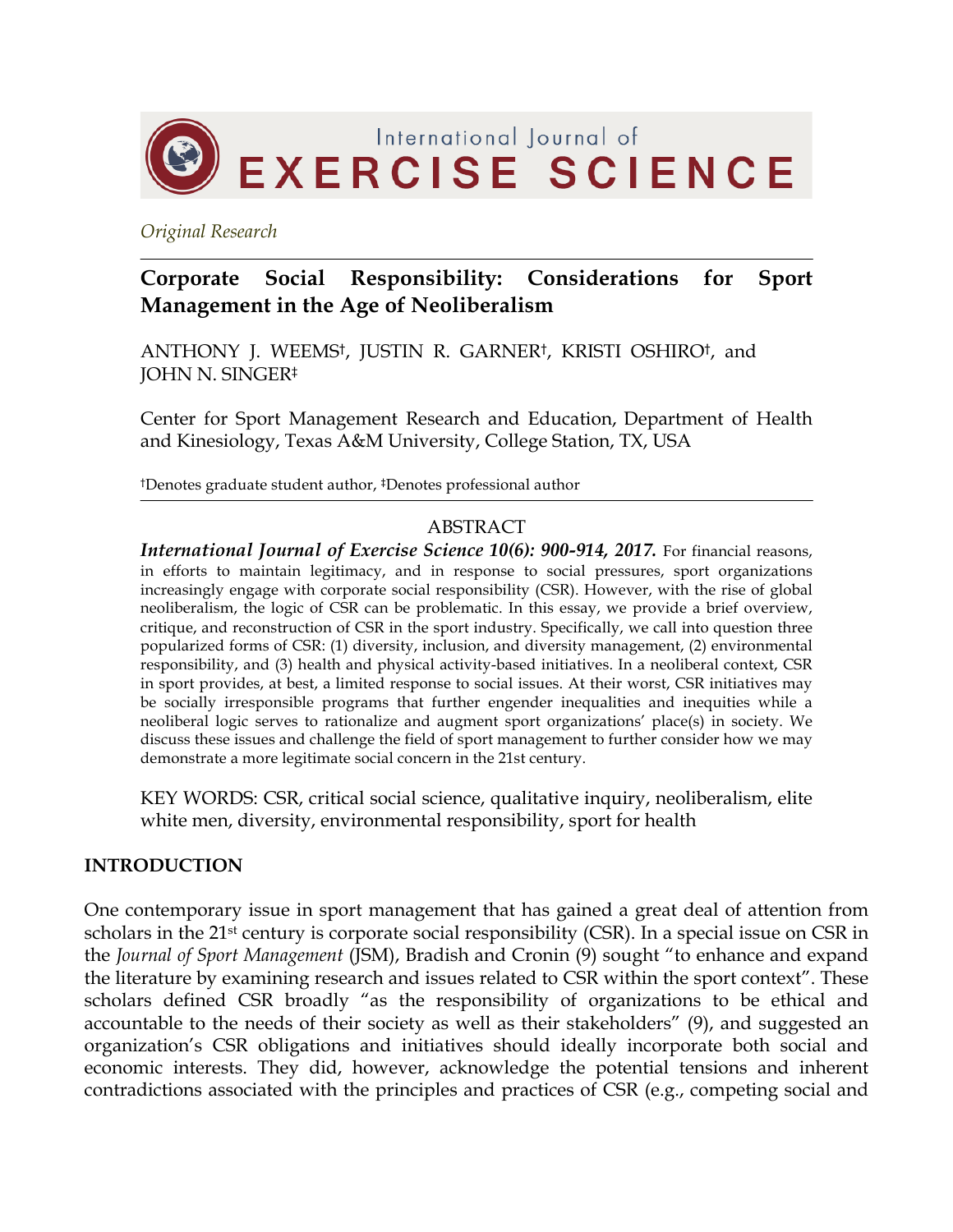economic agendas, competing corporate and community agendas, authentic interpretations and commitment of CSR philosophies and programs).

According to Bradish and Cronin (9), the majority of work on CSR in sport management has focused on cause-related sport marketing (i.e., partnerships between sport organizations and charitable causes and related communication strategies and marketing programs). They also mentioned how sport events, environmental sustainability, and corporate citizenship are other areas of emphasis among sport management scholars interested in CSR. Articles within Bradish and Cronin's (9) special issue focused on a general overview of CSR and theoretical and practical implications for sport management (33); internal and external factors contributing to CSR among professional sport teams (6); the relationship between CSR and sport consumer attitudes (66); and the relationship between sporting events and community development in urban contexts (48).

We focus on this special issue in the current essay as a departure point in CSR research as much CSR research in sport management since 2009 has continued to reflect similar orientations. For example, researchers have further explored the linkage between CSR and the "bottom-line" arguing that stakeholder awareness of CSR activities may allow organizations to leverage the benefits of CSR (36). Similarly, Walker and Mercado (67) suggested that the "real merit of 'going green' is the ability to appeal to suppliers, concert promoters, event planners, local and state politicians and other stakeholders that can significantly influence the facilities bottom-line". Additionally, scholars have not only further explored the direct impacts CSR activities may have on bottom-line performances but also CSR's impact on an organization's image or reputation more broadly (64, 65).

Godfrey's (33) review article in the JSM special issue is of particular interest to us because as a self-proclaimed outsider to the sport management discipline (i.e., he is a management scholar) he illuminated key issues related to CSR in the 21st century (i.e., social impacts of CSR activities, tradeoffs, ethical blowback, hypocrisy, CSR in a global economy), and raised important questions for scholars and practitioners in our field to ponder and act upon. As another "outsider" to the discipline of sport management, sociologist Jay Coakley (13) has argued that essentialist beliefs about sport serve to bolster national and global processes of neoliberalism. Therefore, we believe these commentaries and the 2009 special issue of JSM in particular serve as a useful starting point for a critical examination of CSR in sport management. However, we emphasize the need for more critical approaches to the study and analysis of this contemporary issue. Frisby (32) and other sport management scholars have stressed the need for critical social science (CSS) and other innovative approaches to research and practice in our field (3, 24). This work has indeed encouraged us to expand our horizons and pay more attention to "the good, the bad, and the ugly" (32) aspects of sport management.

In a provocative article entitled "Sport without management" in JSM, Newman (51) boldly challenged us to rethink both the study and practice of sport management in ways that go well beyond being economically generative, to more of a focus on cultural and social transformation. He critiqued our field's seeming obsession and hyper-alignment "with the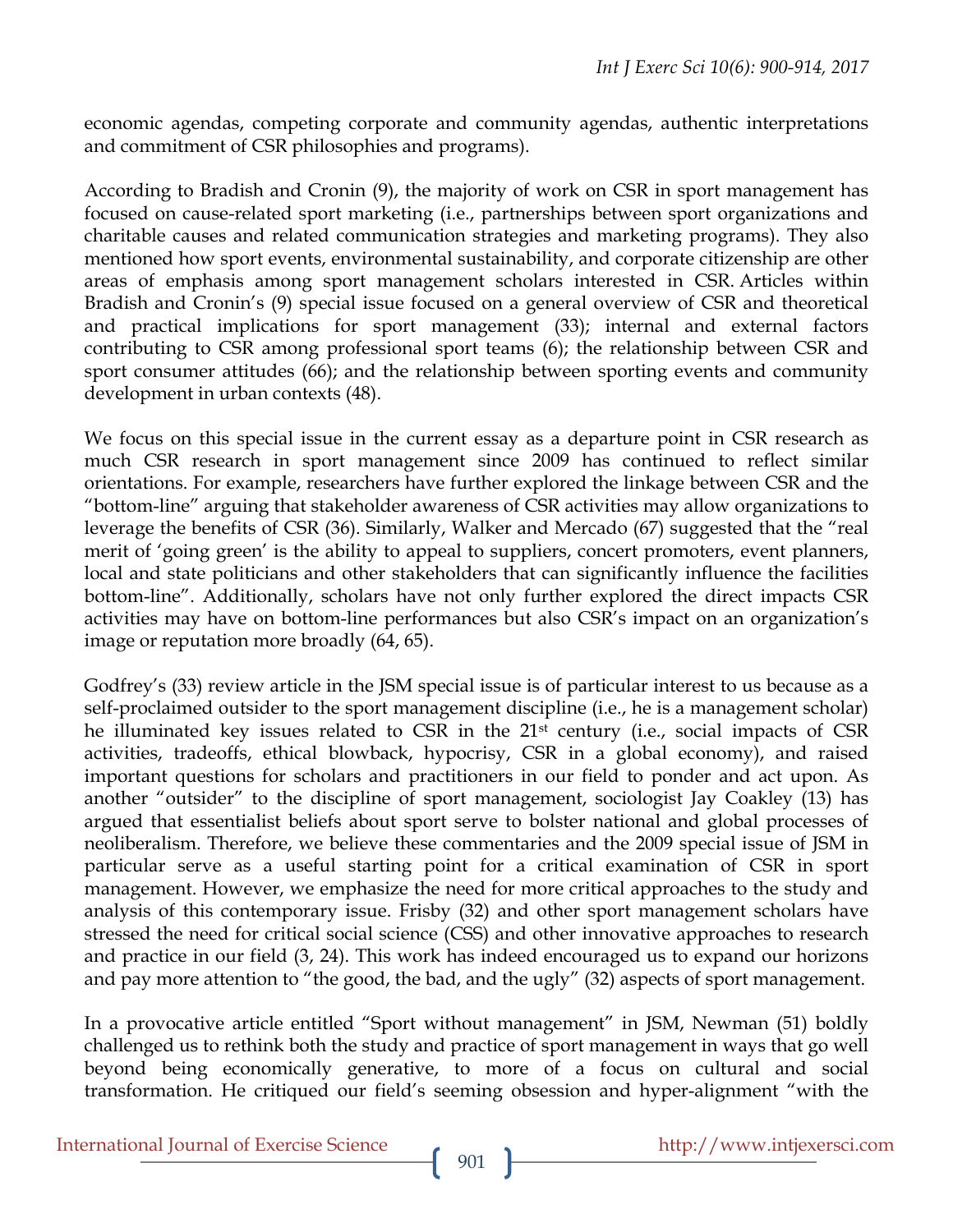prevailing systems of capital, science, and managerialism" (51) by interrogating how the marketization and commercialization in sport management research, education, and practice today is characteristic of a wider emergence of a global neoliberal regime. Drawing from political economic theory, Newman (51) defined *neoliberalism* as "a global economic movement founded upon the notion that *only* through the freeing of markets and market-based relations can the individual—indeed society itself—achieve *freedom*". He discussed how sport management research has trended toward satisfying market interests, and acknowledged that CSR is one of the "striations of inquiry" that has "come to dominate research published in the major sport management journals" (51).

From our perspective, CSR serves as an organizational manifestation of neoliberalism, and therefore, we concur with Bradish and Cronin (9) that it is indeed "one of the most important components of contemporary sport management theory and practice". In this regard, the purpose of this paper is to focus on a few pertinent examples of how CSR has been constructed in the field of sport management within this current neoliberal context. More specifically, we critically interrogate how sport-based CSR initiatives in the areas of a) diversity, inclusion, and diversity management, b) environmental responsibility, and c) health and physical activitybased programs are steeped in global neoliberalism, and why this can be problematic. While this article is not meant as an exhaustive assessment of CSR in sport, we contextualize our postulations as *considerations for the field of sport management in the age of neoliberalism*. The forms of CSR examined in this article were chosen because not only do they speak to this contemporary issue in sport management but they also align with the interests of the authors of this paper. In actuality, there are many other forms of CSR than the three examined in this article that warrant further examination (e.g., philanthropy, educational initiatives, causerelated initiatives, and more). We invite scholars, educators, and practitioners in sport management as well as the broader fields of health and kinesiology to critically reflect on their (our) individual and collective research agendas and roles within this global neoliberal regime, and conclude with brief implications for research, education, and practice.

# **CRITIQUE OF SPORT-BASED CSR INITIATIVES**

# *Diversity, Inclusion, and Diversity Management*

Although it is often conceptualized as a stand-alone topic for organizations, diversity, historically and contemporaneously, plays an important role in CSR discourse and initiatives. Godfrey (33) argued that diversity issues functioned as a type of "litmus test" for an organization's commitment to CSR in the 1990s. Since that time, the topic of diversity has garnered a significant amount of attention from sport management scholars (16, 19, 22, 30). But what exactly is diversity (and inclusion) and why have sport organizations sought to promote this implicit and explicit form of CSR? Cunningham (15) defined diversity as "*the presence of socially meaningful differences among members of a dyad or group*" (italics in original), and inclusion as "*the degree to which employees are free to express their individuated self and have a sense of workplace connectedness and belonging*" (italics in original). He contended diversity and inclusion is and will continue to be vitally important and of great interest to sport managers for a myriad of reasons, including changing demographics, changing attitudes toward work,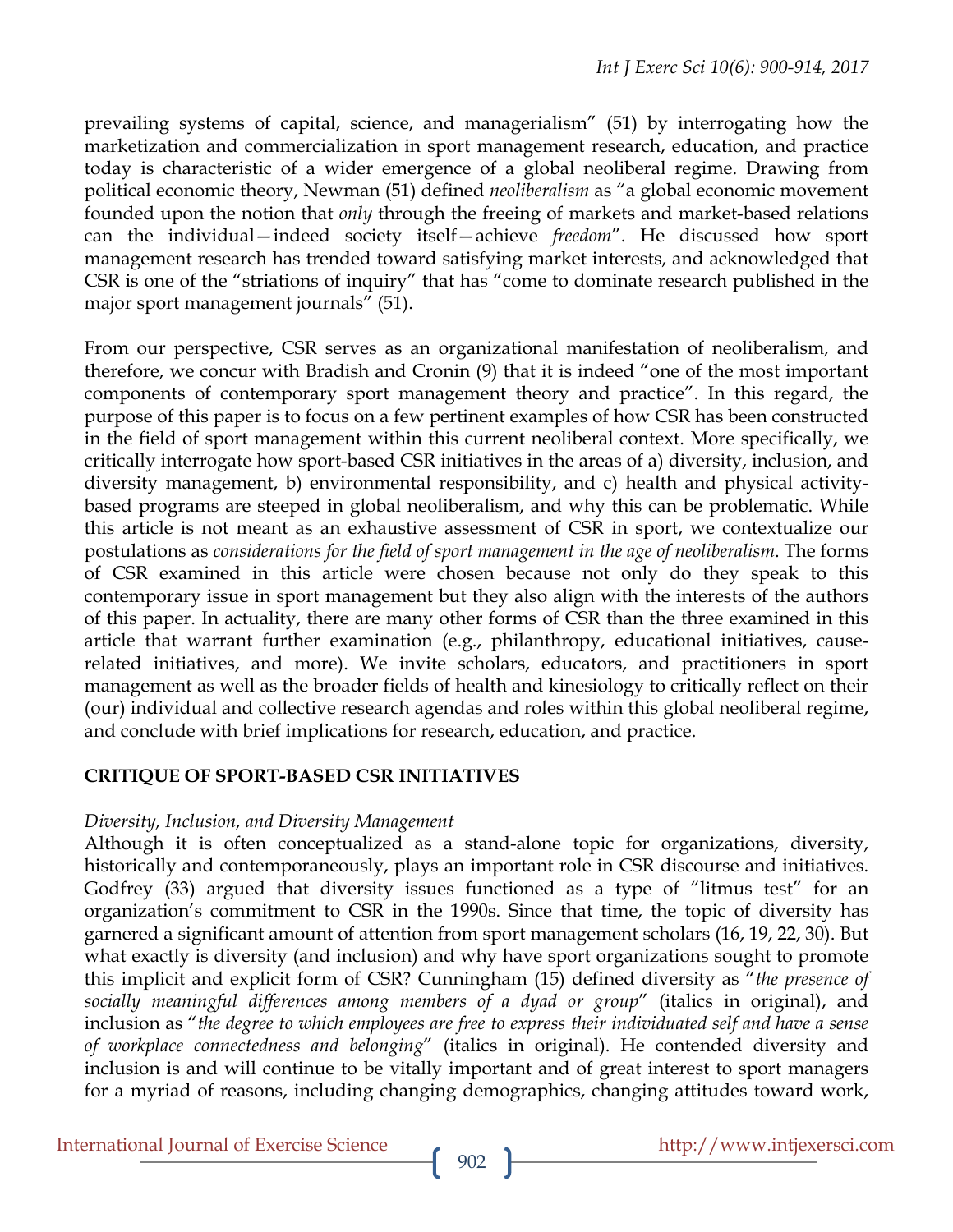changes in the nature of work, legal mandates, social pressures, negative effects of exclusion, and the value in diversity/inclusion hypothesis.

Cunningham's (15) definitions of diversity and inclusion and his discussion of these key reasons for the emphasis on diversity and inclusion in sport organizations helps in our general understanding of this topic and its connections to CSR. However, from our perspective the lack of a critical, race-based gaze in the diversity and inclusion discourse in sport management has limited its utility in helping sport organizations engage in progressive CSR initiatives that can foster more equitable outcomes and equal opportunities for historically underrepresented and marginalized groups. Diversity discourse has been plagued by what Bell and Hartmann (8) referred to as "happy talk" or "a vision of diversity that is happily blind to the problems of race and inequality". Certainly, important work on stereotypes, prejudice and discrimination (15), and the organizational cultures of similarity (22) that exist in many sport industry organizations that typically have white, Protestant, able-bodied, heterosexual males at the top of the leadership hierarchy (30) has been done by scholars in the field. In addition, sport management scholars have utilized CSS to interrogate the gendered nature of sport organizations (58, 59). But most diversity-related scholarship in sport management does not explicitly or directly address the white normative perspective that pervades this discourse (8, 39), and the cultures of white supremacy (37, 55) that permeate many sport organizations and academia more generally (see 60 as one of a few exceptions). Therefore, in this section we focus on the racialized and gendered politics of diversity. This is not to say that other dimensions of diversity are not as meaningful; however, within a capitalistic system, racism and sexism coalesce to (re)produce various dimensions (27). For example, heterosexism is directly tied to the sexist system and hegemonic constructions of gender and sexuality. Thus, we take an explicit focus on the intersection of race and gender as they relate to diversity in sport organizations and the elite white men that remain the primary beneficiaries of diversity programs.

Scholars, activists, and social commentators in other fields such as the sociology of sport have interrogated cultures of white supremacy in sport (40, 41, 46). Others have problematized the dominant discourse around diversity and inclusion for its failure to shift the focus, attention, pressure, and scrutiny from the marginalized "other" (e.g., racial minorities, women) to elite white males, who serve as the norm and power brokers who created and continue to maintain organizational cultures of white supremacy (27; 28). In a speech entitled, "Beyond diversity: Challenging racism in an age of backlash", anti-racist activist and writer, Tim Wise (68) discussed how these power brokers do not necessarily have a problem inviting racial minorities and other "othered" groups into their organizations (especially if it benefits the organization), as long as these individuals acquiesce to the norms and standards (i.e., white supremacy thinking) of the leaders and dominant group members (i.e., elite white males). He argued and suggested that instead of focusing on trying to get the "othered" to always conform to the status quo and viewing those who do not as deficient, the dominant group should show a willingness to critically interrogate and question their organizational culture and dynamics, and strongly consider changing them when necessary. In other words, being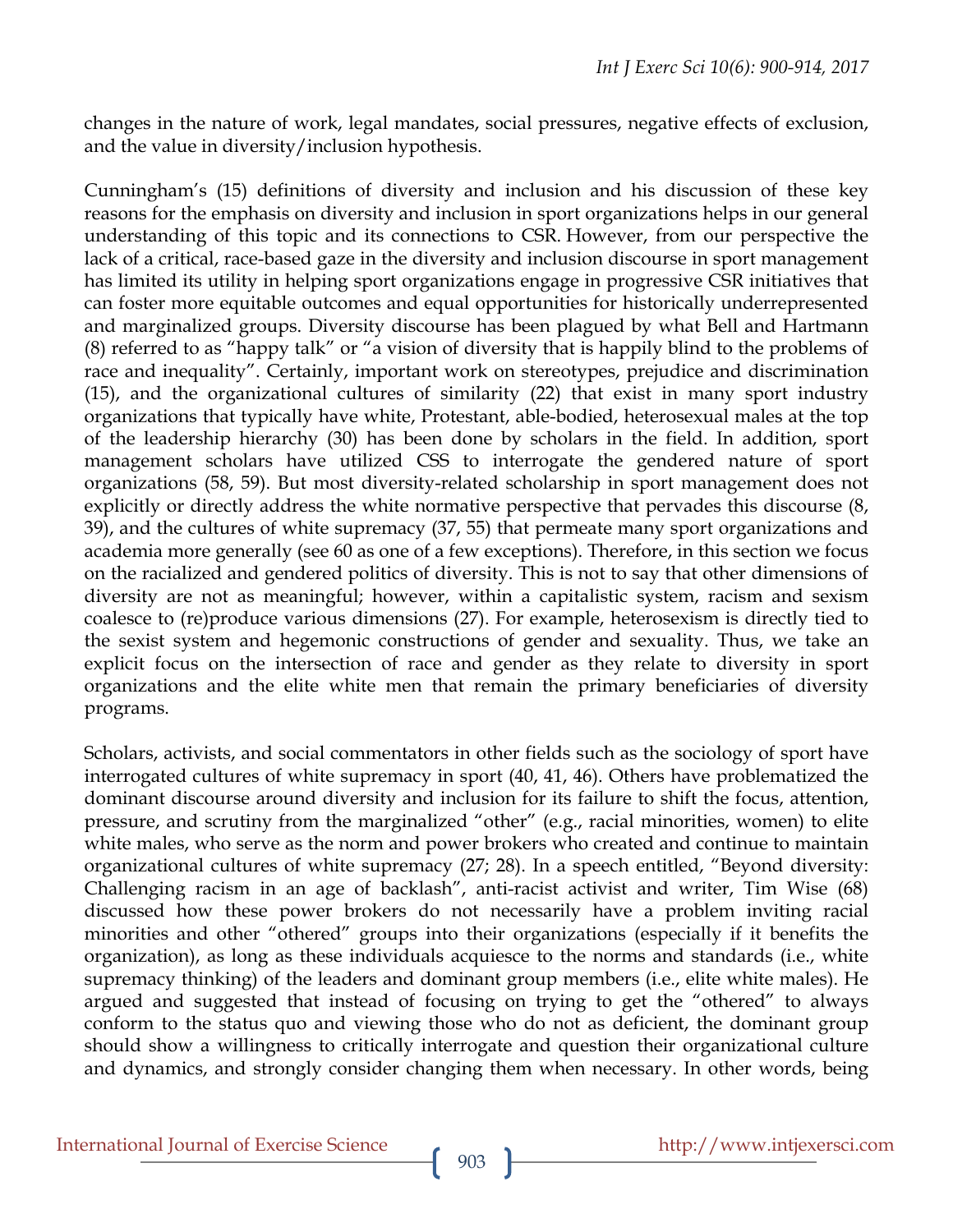socially responsible goes well beyond "including" othered groups, and involves a much more (self) reflexive approach to change.

We argue that instead of only asking whether or not leaders in professional sport leagues should adopt the Rooney Rule like the NFL in efforts to make the hiring process more equitable for women and racial minorities, as Godfrey (33) suggested, sport management scholars and leaders should also be asking what can be done to disrupt and dismantle these organizational cultures of similarity and white supremacy that too often exist in professional sport leagues and franchises. Perhaps elite white males such as Dan Rooney (the late owner of the Pittsburgh Steelers and former chairman of the NFL diversity committee who the rule is named after) engaged in such self-reflexivity and this helped inspire the NFL's decision to create and implement this diversity and inclusion policy (23, 57). However, we are also acutely aware of potential problems and limitations of such policies (e.g., bogus interviews of "minority" candidates). More importantly, we argue that such policies have been designed by whites and for whites (particularly males). Moreover, these policies help maintain the notion of diversity, and the effective management of it as the neoliberal project it was constructed to be. Policies such as the Rooney Rule allow sport organizations to give the impression of being socially responsible, while also capitalizing on the benefits of diversity (e.g., hiring talented African American head football coaches). But these policies often do not require these organizations to deconstruct their cultures of similarity (i.e., white supremacy), and ultimately reconstruct them into truly equitable environments. As substantiated by the success of (white male) diversity scholars and practitioners (35), David Embrick (25) argued that the diversity ideology keeps major transnational corporations both white and male (physically, structurally, culturally, ideologically, etc.) in the context of globalization.

The neoliberal goal of "capitalizing on the benefits" of diversity through management is, we argue, antithetical to the metaphysical foundation of diversity. By its very nature, diversity is an eclectic concept. Diversity exists in and of itself, removed from the management of. The rationalization and management of a concept such as diversity has proven to be problematic in the sport industry. For example, who is it that "manages" this diversity? Who is it that implements and benefits most from diversity programs and policies? With regard to notions of inclusion, who is it that is being included and who is doing the including? What type of culture are they being included into? The notion of diversity management fails to adequately account for these and other questions. This does not mean, however, that diversity and inclusion is "broken." Rather, diversity in sport organizations functions exactly as it has been constructed in the age of neoliberalism. White and male decision-makers continue to be overrepresented at the top of sport organizational hierarchies (61) even in the midst of the widespread, ceremonial adoption (47) of diversity management practices (e.g., Rooney Rule). Moreover, emphases on interpersonal relations (both in practice and in mainstream diversity literature) have befogged structural problems with contemporary organizations. The management of diversity in sport organizations continues to perpetuate these systemic inequalities while simultaneously legitimating these organizations as socially responsible entities.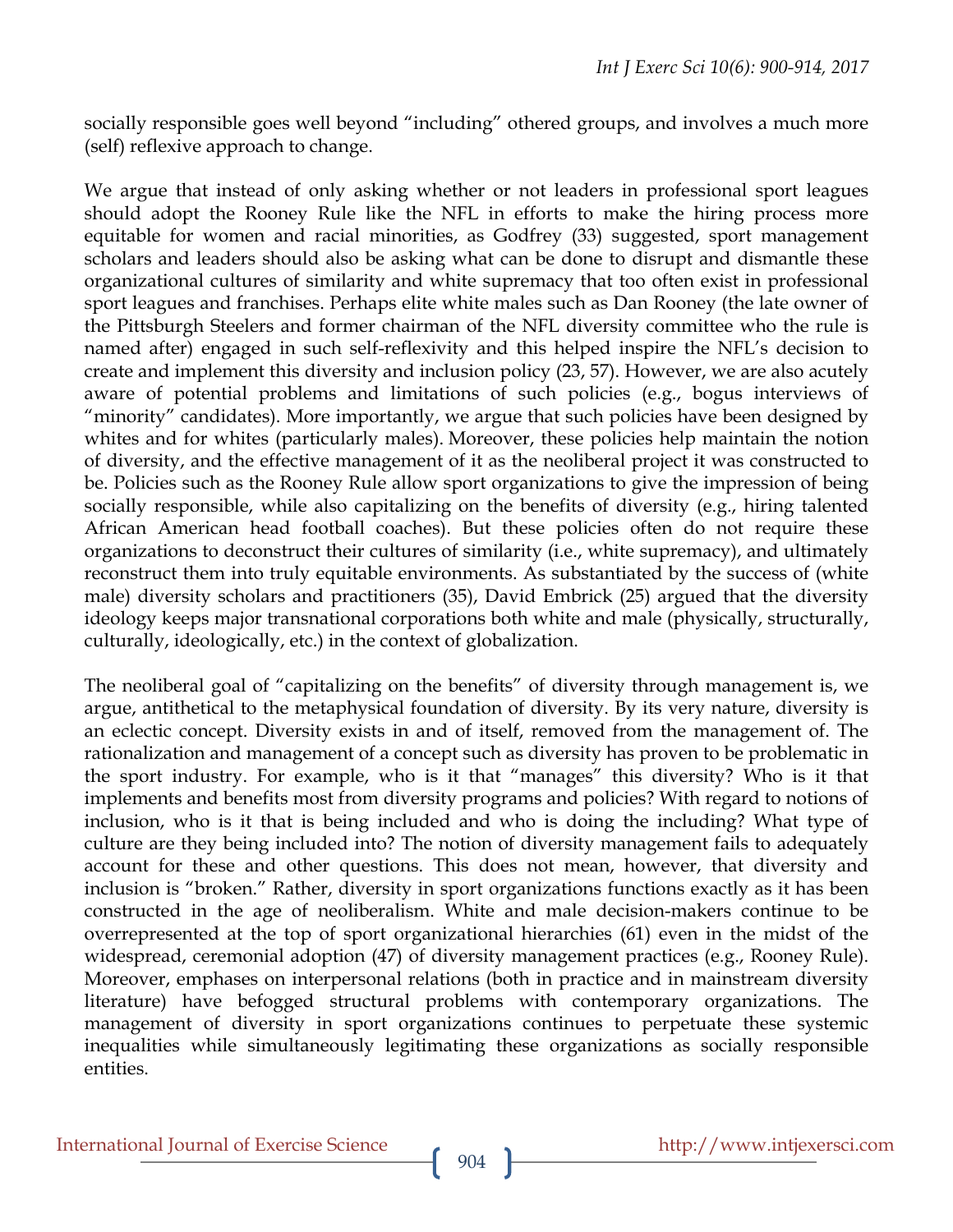As suggested by Acker's (1) work on gender, the paradoxical nature of managing diversity is amplified for sport organizations in the age of neoliberalism. The neutralization and disembodiment of organizational structures is problematic and it masks the neoliberal strategy of industrial control that is inherently built upon deeply ingrained inequities and inequalities (1). But if effective diversity management practices are not the answer, then what is the answer? In his 2014 article, Newman (51) stated the following:

Rather than seek to *better manage* gender or racial diversity… in sport, we should instead seek to give our teaching and research over to – to *be made by* – the very corporeal pluralities and potentialities we have too often sought to regulate or classify in the name of industry. (italics in original)

Sharing this disposition, we suggest the notion of *diversity without management*. Moving beyond the limited conception of diversity management policies and practices, sport management scholars and practitioners should look to re-imagine the ways in which we study, teach, and practice diversity. As the quote from Newman (51) suggests, that re-imagination begins with centralizing the needs of the very people whom diversity programs are oftentimes superficially intended to benefit (i.e., women, racial "minorities", etc.). For instance, rather than integrating historically marginalized groups into inequitable organizational structures designed by and for white men, scholars, practitioners, and activists can seek to re-shape organizational structures to better fit the needs of diverse groups (see 18 as an example of differences in decision making between Eurocentric and Afrocentric organizational structures).

### *Environmental Responsibility*

Environmental concerns have led to another sector of CSR-based programming in sport (33, 63). In response to public criticisms on the overconsumption of natural resources, sport organizations increasingly adopt "environmentally responsible" policies and practices. This is especially important given the visibility and impact of the sport industry in general. In discussing the regulative nature of sport, for example, Godfrey (33) posed the question, "…what effective measures can sport organizations take to reduce levels of pollution, congestion, and garbage generated at their events". While this question appears to demonstrate a legitimate concern about the environmental impact of sport events, there are a number of problems with such a question. Primarily, the perspective taken in such a question normalizes sport events and the sport industry as a naturally occurring phenomenon. The social and environmental concerns in this case become a post hoc approach to environmental responsibility which legitimizes environmentally "draining" events while seeking to lessen their negative impact.

As the sport industry has developed over the course of centuries, and particularly in a (post- )industrial era, large-scale sporting events have developed as wasteful ventures with regard to natural resources (e.g., land "development", water consumption and pollution, garbage, carbon emissions, etc.). While those with primarily private interests have long-shaped the planning, development, and operation of sporting events, the levels of pollution, congestion, and garbage with which Godfrey (33) was concerned has become a direct product of the events in question. Sport events and their ecological impact are, as they have developed together, a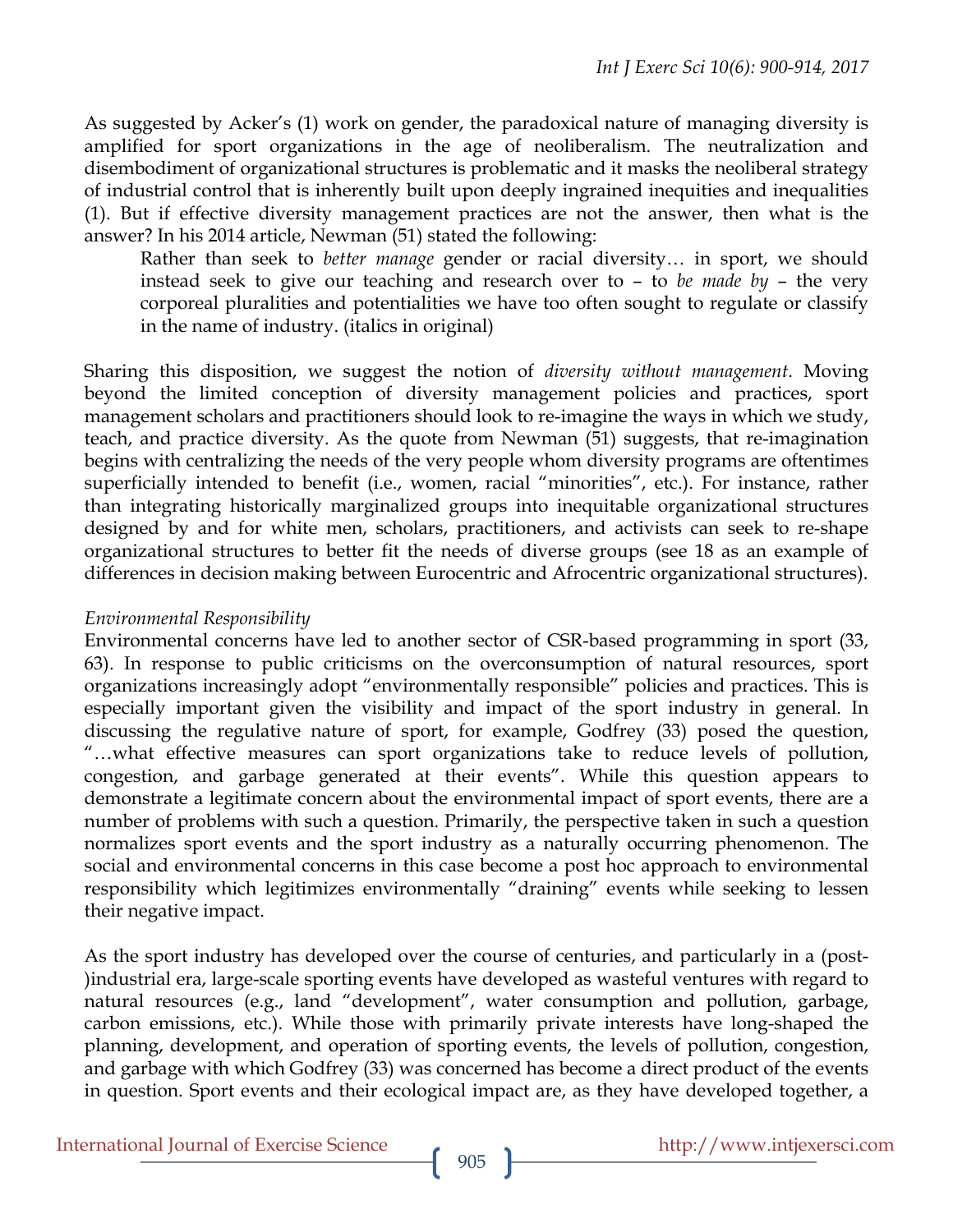pair. A post hoc approach then normalizes this development. However, this problem becomes exacerbated in a neoliberal context – a context in which CSR in sport seeks to address these issues.

Partnering with various professional sport leagues and franchises, the National Resources Defense Council (NRDC) advises leagues on how, when, why, and where to "go green". According to their website, the NRDC provides three key reasons to be green: good business, the environment, and brand enhancement. Since 2004, the NRDC

…has been a leader in the greening of professional and collegiate sports. NRDC is the principal environmental advisor to Major League Baseball (MLB), the National Basketball Association (NBA), the National Hockey League (NHL), Major League Soccer (MLS), and the United States Tennis Association (USTA), NASCAR and one of the advisors to the National Football League (NFL), the National Collegiate Athletics Association (NCAA) and National Lacrosse League (NLL). NRDC's work greening North American sports leagues is the most comprehensive and successful sports greening initiative in the world (54).

The NRDC has inspired over 100 professional teams to adopt environmental initiatives at their stadiums or arenas. For example, the Philadelphia Eagles "Go Green" program that focuses on reducing energy use, recycling, installing solar panels, and water-efficient fixtures has helped the Eagles organization save over \$3 million since 2005 (54). In 2007, the NRDC arranged an energy efficiency and water audit at the STAPLES Center in Los Angeles (the home of three major professional sport organizations) which has resulted in various projects related to conserving these natural resources. In 2009, a 2.5-acre green roof was installed at the Target Center where the Minnesota Timberwolves play their home games.

However, even with the organizational and technological advancements that have contributed to a lessening of sport events' environmental impact, there is little evidence that suggests that these events are environmentally "responsible" from their inception. For instance, as the STAPLES Center's changes have led to reductions in the arena's negative impact on the environment, this does not account for the fact that three major professional sport franchises use the facility. This means that three different, but potentially overlapping, organizations and their fan bases use the facility, compounding the negative effects associated with major sporting events. Moreover, Los Angeles, a major US city with a significant depletion of natural resources such as water (38, 44, 45, 50), has recently become the home of two newly relocated NFL franchises: the Rams and the Chargers. Despite which "environmentally responsible" programs and policies are adopted by these organizations, one cannot help but question the responsibility of bringing in two more major professional sport franchises and their future impact on the environment in the greater Los Angeles area.

The necessary utilization and consumption of natural resources by sporting entities can be counter-intuitive to acting in environmentally responsible ways. However, the sanctioned, post hoc approach to minimizing negative effects of sport organizations and events on the environment fails to account for this. This drawback to the current discourse on environmental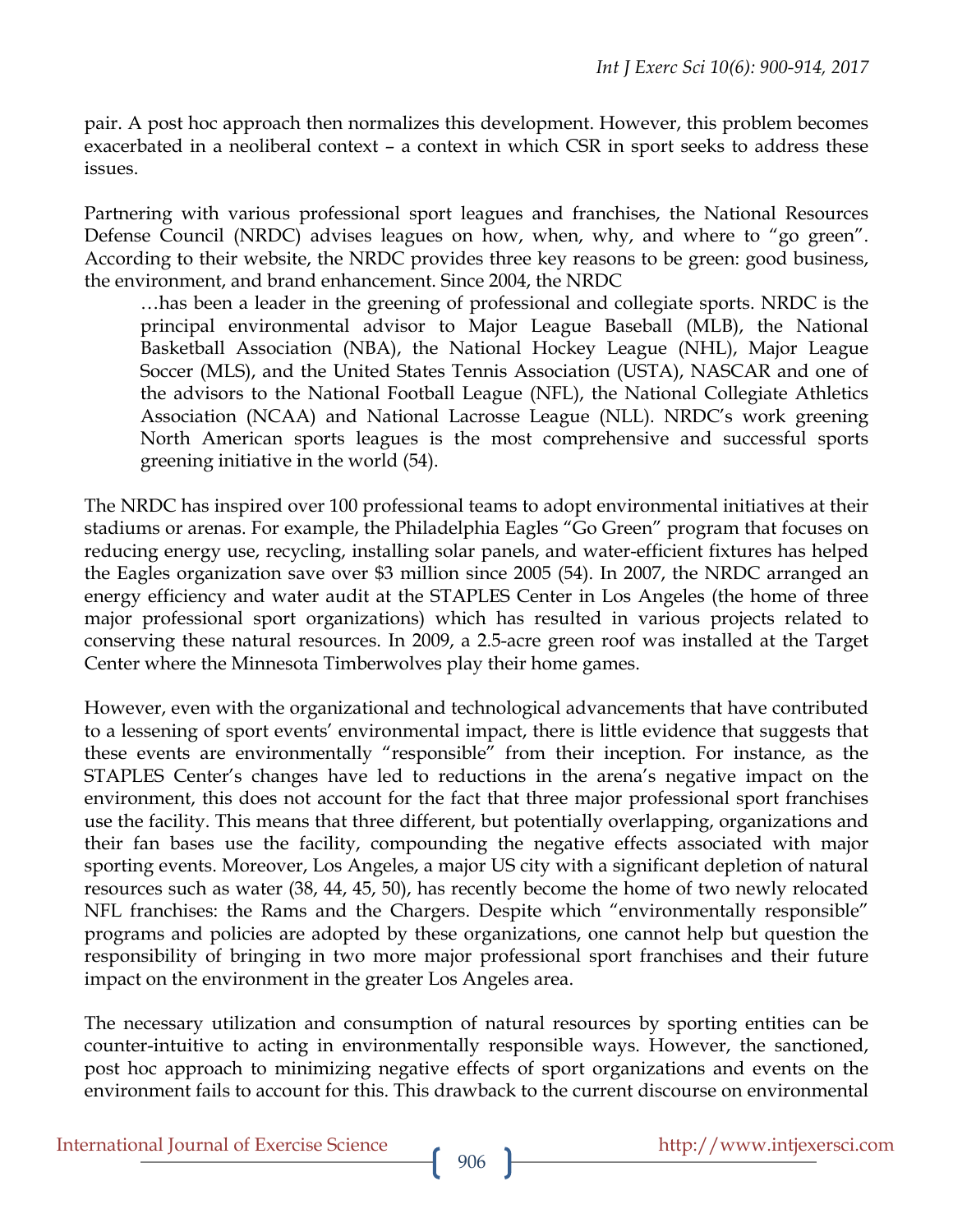responsibility in sport fails to equip organizations, scholars, and activists with the necessary tools to pursue goals of sustainability. Yet, neoliberalism continues to rationalize and promote such approaches. In this case, there is no balance of economic and social factors as generally espoused through CSR discourse. Neoliberalism facilitates the primacy of sport business whilst relegating the social and environmental aspects to ancillary and peripheral roles. More appropriate questions regarding environmental responsibility then may include taking more of a proactive approach and asking if certain organizational endeavors are socially and environmentally responsible to begin with. Is it responsible to bring more professional sport franchises to the city of Los Angeles? Is it responsible to bring mega sport events (e.g., Olympic Games, FIFA World Cup, etc.) to resource-deprived cities/nations? Proactively addressing these kinds of questions in the decision-making process can demonstrate a more legitimate balance between social, environmental, and economic factors. However, if not examined more critically in sporting spaces, the current "green" discourse may serve to legitimize socially irresponsible actions by sport organizations.

# *Health and Physical Activity-Based Initiatives*

The intersection of sport, physical activity, and health continues to be a foundational legitimation for the field of sport management (11, 12). While there are clear connections between sport, physical activity, and health, there are also many issues with the essentializing of sport's role in promoting "good health." Chalip (12) discussed this discrepancy when he suggested that "sport as we practice it is not likely to be a candidate for health promotion that is credible to policymakers" (p. 4). For example, sport, as comprised of "athletes," can often exclude the very people who may benefit the most from such physical activity (i.e., those not typically considered to fit the stereotypical athlete body type) (12). Physical injuries are another aspect associated with sport play, often from overuse, risky physical movements, or collisions (29). Additionally, the *amount* of physical activity associated with certain sports falls short of the recommended amounts of moderate-to-vigorous levels of physical activity (43), with research demonstrating that physical activity levels may drop even lower for games than during practice (34).

As an example of this form of CSR in sport, NFL Play 60 is the NFL's campaign that serves to bring together

the NFL's long-standing commitment to health and fitness with an impressive roster of partner organizations. In addition to national outreach and online programs, NFL PLAY 60 is implemented at the grassroots level through NFL's in-school, after-school and team-based programs. The NFL PLAY 60 initiative is prominent during the NFL's key calendar events, including Super Bowl, Pro Bowl, Draft, Kickoff and Thanksgiving and is supported by many NFL players and coaches year round. To date, the NFL has dedicated over \$200 million to youth health and wellness through NFL PLAY 60. (52)

While physical activity can certainly be beneficial, is the sport of football the ideal vehicle to socialize children into healthy and active lifestyles? The self-proclaimed "long-standing commitment to health and fitness" by the NFL casts a shadow over the chronic injuries that are inherently associated with the sport of football. Concussions and related mental health issues,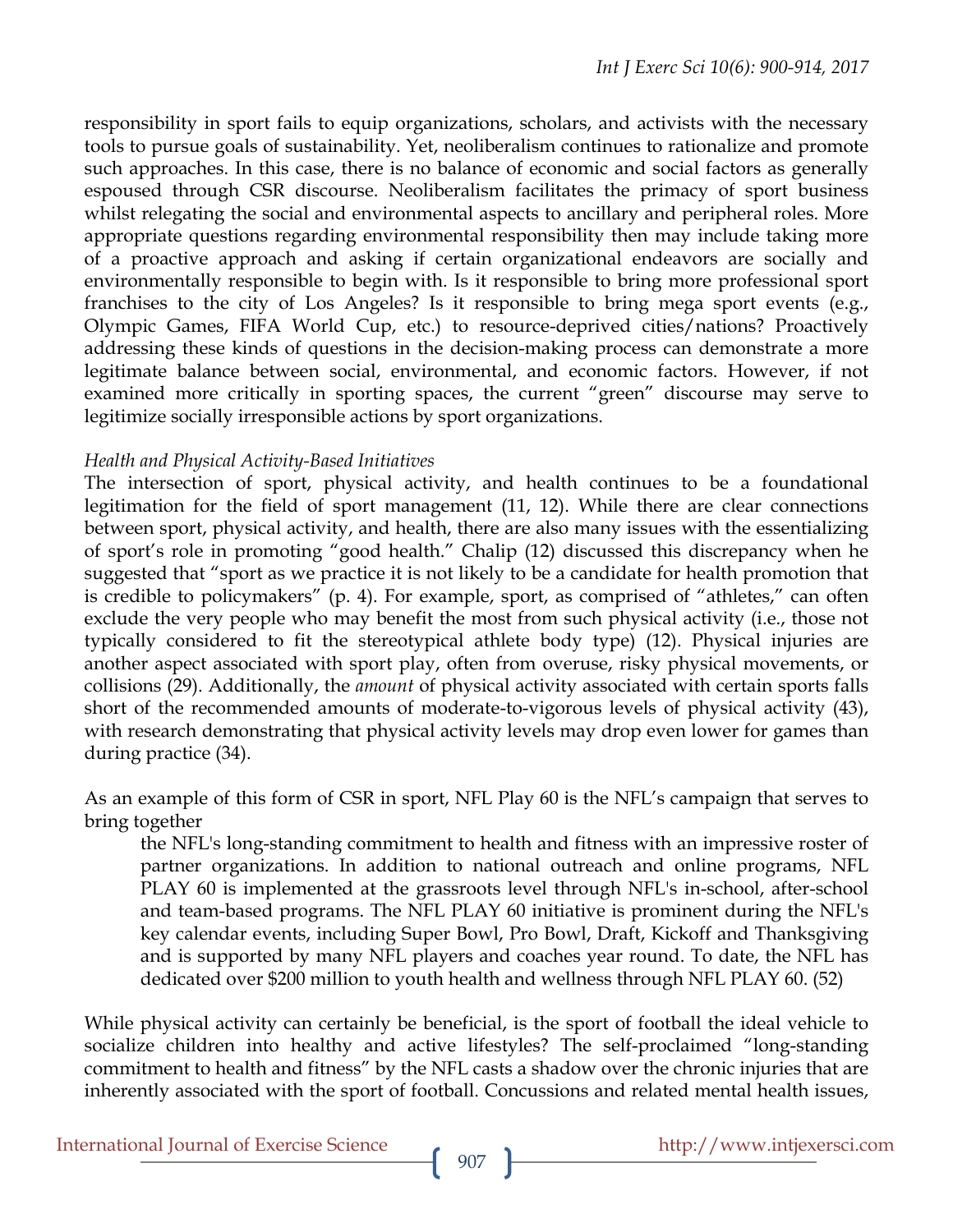for example, have gained more attention in recent years than perhaps ever before due to the collisions that are intrinsically a part of professional football (20, 26). Moreover, this has proven to be a significant issue for youth football players who are often still in developmental stages (17, 42). With such negative health implications, is it socially responsible for the NFL to lead a youth-based program like NFL Play 60?

Indeed, these were the type of questions that Murphy and Waddington (49) were concerned with nearly twenty years ago from a public health perspective. Examining "Sport for all" policies and programs, Murphy and Waddington (49) highlighted key social differences between sport and physical activity – such as the aggressive and often violent characteristics of certain sports (e.g., football) that pose serious health consequences based on social differences. Therefore, in agreement with these authors, we question the ethicality of sport programs such as NFL Play 60 and call for more critical perspectives in sport management that examine how particular sports contribute to positive health outcomes and for whom. Ultimately, it is the incongruities that emanate from the notion of "sport for health" that led Chalip (12) to suggest that the "… question is whether sport managers and marketers are prepared to devise and implement sport programs and processes that are demonstrably conducive to health". As neoliberal policies and practices continue to become a powerful institutional force in today's sporting industry, we as sport management scholars and practitioners must ask ourselves if we are doing enough to maximize the potential health benefits of sport and physical activity rather than ceremonially adopting "socially responsible" health programs.

# **DISCUSSION**

With the rise and dominance of global neoliberalism, CSR, as adopted by sport organizations, not only falls short of addressing social issues (7) but it becomes oxymoronic in the sense that these initiatives may be *socially irresponsible* programs from their inception. The exaltation of diversity and diversity management as a form of "social responsibility" in the sport industry, for example, contributes to the placation of social criticism. The dominant way of "doing diversity" in sport organizations obscures the racialized and gendered politics of justice in the organizational setting, ultimately keeping sport organizations white and male while reproducing other exclusionary practices. Environmental responsibility initiatives and "green" management programs for complex sport organizations are often approached from a post hoc perspective, rationalizing major sport events and the rapid consumption and depletion of natural resources. Similarly, health-based initiatives often fail to account for negative health implications while marginally contributing to positive health impacts (12). In the age of neoliberalism, these issues are exacerbated due to pro-corporate approaches to solving social issues. As we can reasonably come to expect sport organizations with primarily private interests to continue to pursue these ends, CSR in sport will continue to marginalize a truly democratic response to social issues. With these thoughts in mind, we briefly discuss implications for sport management research, teaching, and practice. Categorically, we discuss the relevance of CSS perspectives, qualitative inquiry in the age of neoliberalism, and the need for multidisciplinary approaches to creating socially responsible programs.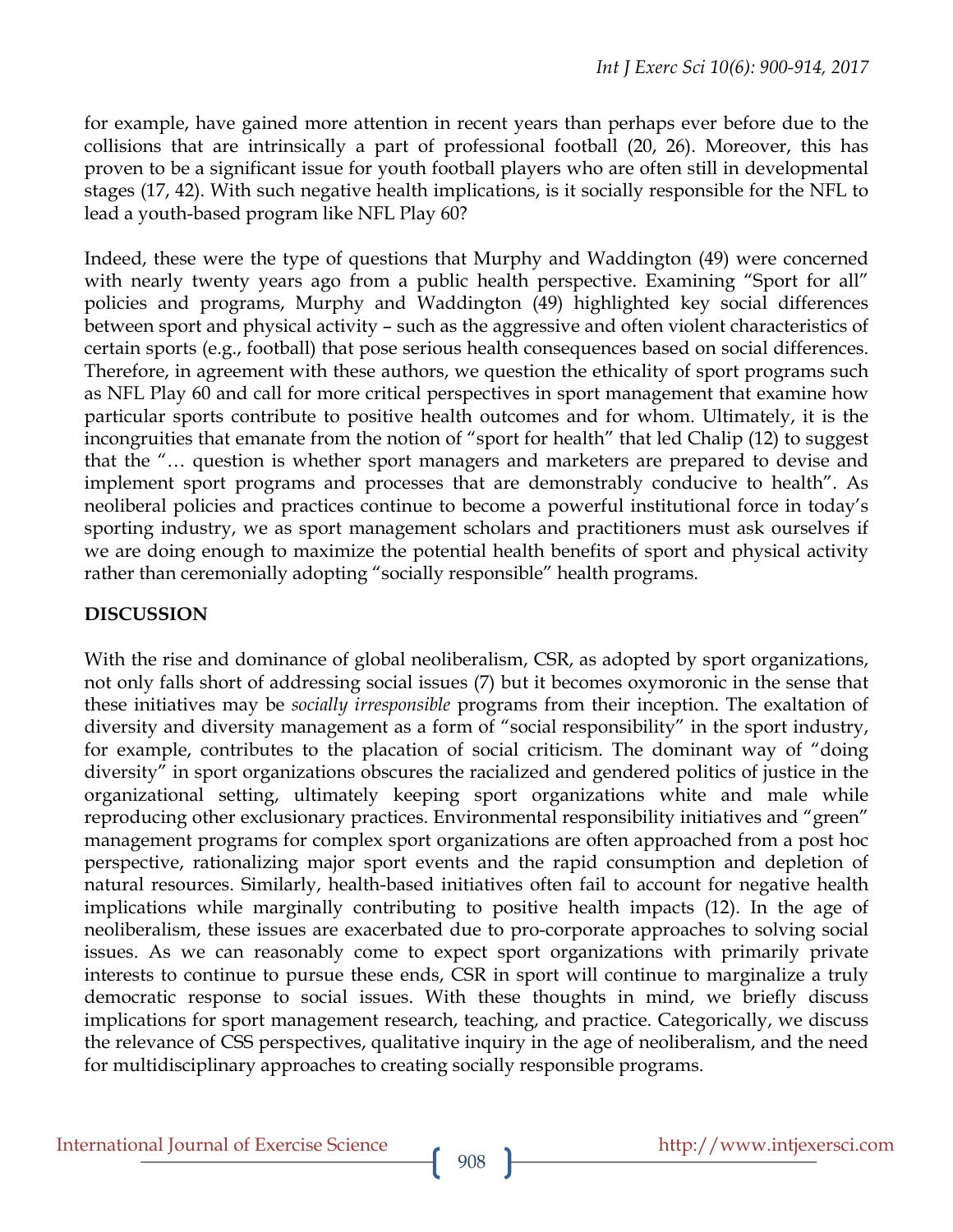### *Critical Social Science*

In 2005, Frisby (32) discussed the importance of CSS perspectives in the field of sport management, contending that CSS had been "…underused in sport management at great cost". According to Alvesson and Wilmott (2), CSS itself emerged from a disillusionment with traditional forms of managerial theory, practice, and research. This disillusionment stemmed primarily from scholars with an orientation toward social justice as mainstream management theories inadequately addressed social issues (32). For this reasoning, Frisby (32) challenged the field of sport management to examine "the good, the bad, and the ugly" of the sporting industry. In a similar fashion, Banerjee (7) utilized CSS to analyze "the good, the bad, and the ugly" of CSR and its related discourses. Banerjee (7) concluded that CSR discourses served as ideological movements designed to consolidate and legitimize organizational power. Despite the emancipatory rhetoric of CSR, it is this consolidation and legitimization of power that prevents organizations from accomplishing espoused egalitarian goals.

As an example of how CSS can be used to critically analyze CSR in sport, Polite and Santiago (56) highlighted the paradoxical relationship between sport and CSR, specifically the responsibility and accountability of sport in the intercollegiate setting. The authors suggested innovative approaches such as exploring the intersection of critical race theory (CRT) and CSR to examine the challenges faced by Black male athletes amongst other prevalent issues in the intercollegiate context. As scholars, we must remain mindful that it is important to act in socially responsible ways while holding ourselves accountable in the pursuit of social justice (56). While CRT is one emancipatory CSS tool that can be utilized for college sport reform (62), various forms of CSS can provide sport management scholars with tools to ensure accountability more broadly, particularly regarding CSR in sport (32, 56).

### *Qualitative Inquiry*

Too often, sport management research has privileged the researcher over the research participant, which has led to a reproduction of old and a creation of new inequities in research and practice (51). One way to combat the potential negative effects of these forms of research (70) is through the use of critical qualitative inquiry. Nite and Singer (53) have argued that qualitative inquiry can be used as a method to empower the research participant while also transforming the research itself. This democratizing approach to research helps to ensure that marginalized voices are included in the development of policies and practices that are designed to impact their lives (53). Contextualizing the aforementioned concept of diversity without management and what that may look like, critical qualitative approaches can then help to centralize the needs of historically marginalized populations. Heeding Tim Wise's (68) words, these needs may include more critical reflections on the dominant groups within sport organizations (i.e., elite white men). This is particularly the case with neoliberalism. In a 2015 book co-edited by sport management scholar, Michael Giardina, Cannella and Lincoln (10) pulled from the work of Foucault to (re-)conceptualize the potential of critical qualitative research in the age of global neoliberalism. As Cannella and Lincoln (10) argued, the saturation of neoliberal logics in research, teaching, and practice "provide prospects for critical actions that would counter and even deterritorialize neoliberalism". Critical qualitative research, then, not only serves to empower participants in the research process (53) but it also provides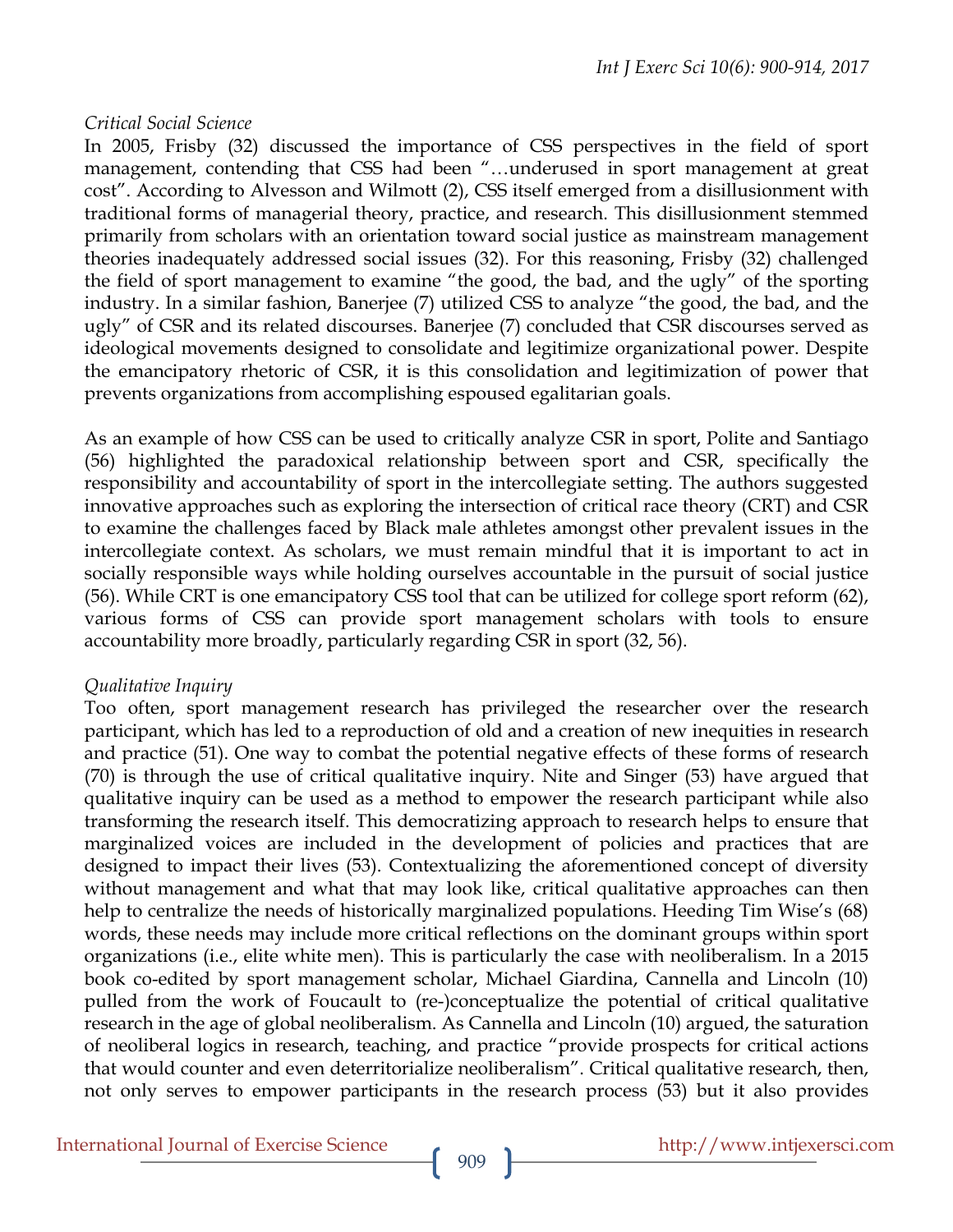possibilities for resisting dominant power dynamics (10, 31). As a democratizing tool, sport management scholars can utilize critical qualitative research to help appropriately address key issues in society.

# *Multidisciplinary Collaboration*

Lastly, if sport is to *become* the promotion of social and environmental well-being that large sporting bodies often claim it to be, then sport management scholars must consider and carry out the task of collaborating across disciplinary fields and developing holistic sport programming. For example, in working with various subdisciplines in the field of kinesiology, sport managers can be better prepared to implement effective and appropriate physical activity programs (4). As Chalip (12) postulated, a key challenge moving forward for sport management scholars and practitioners in this area is:

to create inclusive programs that enable people with differing levels of skill and varied body types to compete, and then to provide systems of training and competition that provide sufficient physical activity to be beneficial while reducing the risk of injury.

The programming that can result from this kind of collaboration is not just a consideration for the field of sport management; it is an imperative in order to ensure the survival of sport management as a discipline. As Allison Doherty (21) argued in her Earle F. Zeigler Award Lecture, "it takes a village" to solve the complex problems that arise in sport. We argue that this is especially the case with regard to problems that stem from and arise within global neoliberalism.

# *Conclusion*

In conclusion, CSR has garnered significant attention in and through the sport industry in recent years. This is evident by publications such as the 2009 special issue of the *JSM* on CSR and subsequent work since this publication. However, as an organizational manifestation of neoliberalism, CSR remains severely limited in its ability to address social issues while consolidating and legitimizing organizational power (7). While it is not our intention to entirely dismiss the approaches introduced in the special issue of JSM and CSR in general, sport management scholars should understand the contextual limitations that sanctioned CSR practices have in responsibly contributing to society. In this current age of global neoliberalism, Zeigler's (69) call for sport management scholars to demonstrate social concern in the development of theory continues to ring true. Zeigler (69) stated that "It is the social facets of the enterprise that the field of sport management needs to consider more carefully in the 21st century". Invoking more of a social justice orientation, Cunningham (14) concurred by arguing that "We are all impacted by structures, systems, and cultures that engender inequality" and thus we all have responsibility to ensure that sport is socially just and inclusive. From this perspective, we agree with scholars such as Zeigler (69), Cunningham (14), and Newman (51) and challenge sport management scholars (including ourselves) to consider how current CSR scholarship and practices may be reshaped to comprise a more equitable sporting industry in the age of neoliberalism.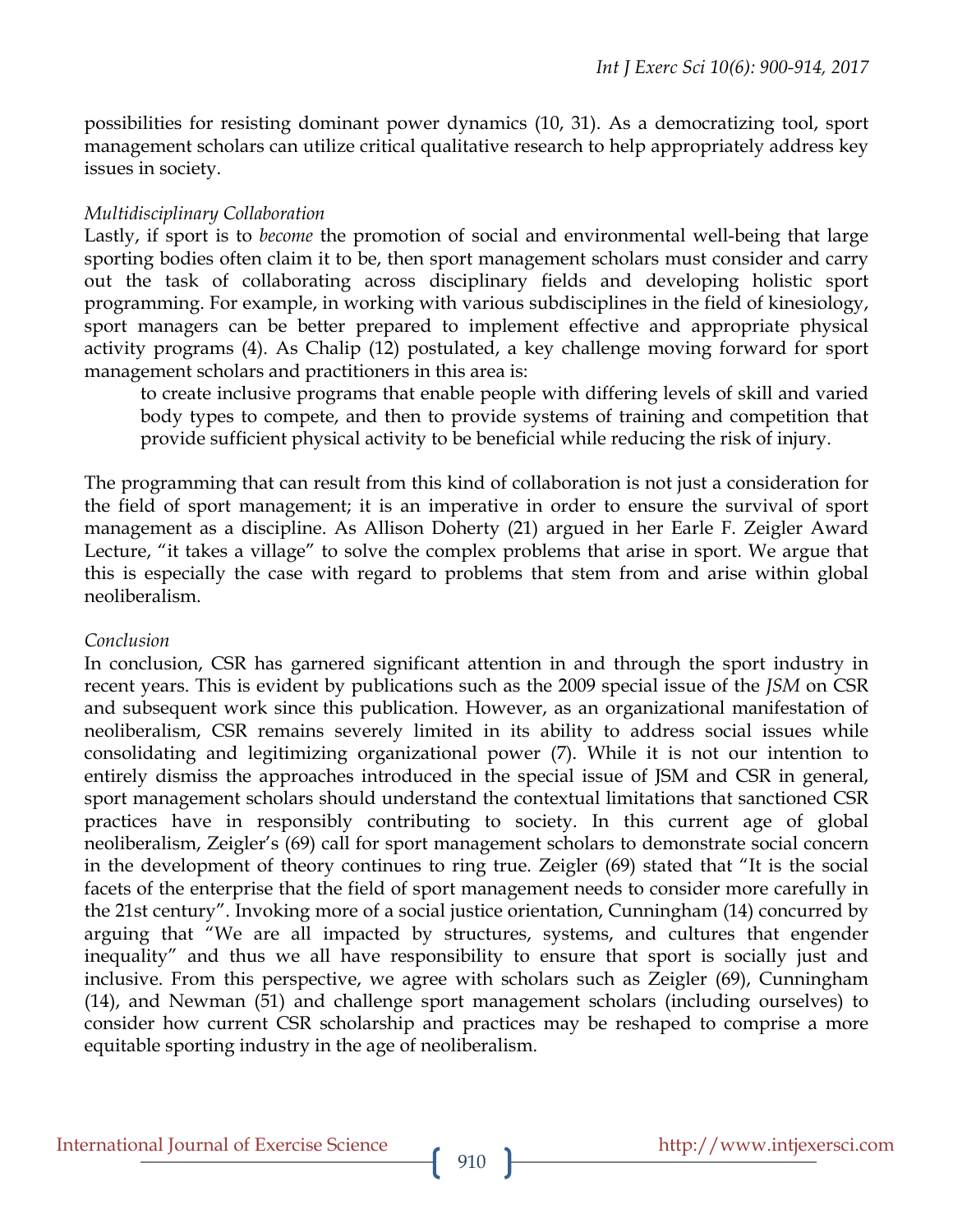#### **REFERENCES**

1. Acker J. Hierarchies, jobs, bodies: A theory of gendered organizations. Gender Soc 4(2): 139-158, 1990.

2. Alvesson M., Willmot H. Critical Management Studies*.* London: Sage, 1992.

3. Amis J, Silk M. Rupture: Promoting critical and innovative approaches to the study of sport management. J Sport Management 19: 355-366, 2005.

4. Andrew D. The importance of adopting a multidisciplinary approach in health and kinesiology. Distinguished Lecture Series lecture, Department of Health and Kinesiology, Texas A&M University, College Station, TX, Apr 12, 2017.

5. Babiak K, Trendafilova S. CSR and environmental responsibility: motives and pressures to adopt green management practices. Corporate Soc Responsib Environment Management 18(1): 11-24, 2011.

6. Babiak K, Wolfe R. Determinants of corporate social responsibility in professional sport: Internal and external factors. J Sport Management 23(6): 717-742, 2009

7. Banerjee SB. Corporate social responsibility: The good, the bad and the ugly. Critical Soc 34(1): 51-79, 2008.

8. Bell JM, Hartmann D. Diversity in everyday discourse: The cultural ambiguities and consequences of "happy talk". Am Sociol Rev 72: 895-914, 2007.

9. Bradish, C, Cronin JJ. Corporate responsibility in sport. J Sport Management 23: 691-697, 2009.

10. Cannella GS, Lincoln YS. Critical qualitative research in global neoliberalism: Foucault, inquiry, and transformative possibilities. In Denzin NK, Giardina MD (Eds.), Qualitative Inquiry and the Politics of Research: 51-74, Walnut Creek, CA: Left Coast Press, Inc., 2015.

11. Chalip L. Toward a distinctive sport management discipline. J Sport Management 20(1): 1-21, 2006.

12. Chalip L. A challenge to why sport matters: Managing sport for society. In Bowers M, Dixon M (Eds.), Sport Management: An Exploration of the Field and its Value: 1-16, Urbana, IL: Sagamore Publishing, 2015.

13. Coakley J. Ideology doesn't just happen: Sports and neoliberalism. Revista Assoc Latinoamericana Estudios Socioculturales Deporto 1(1): 97-84, 2011.

14. Cunningham GB. Interdependence, mutuality, and collective action in sport. J Sport Management 28(1): 1-7, 2014.

15. Cunningham GB. Diversity and Inclusion in Sport Organizations (3rd ed.). Scottsdale, AZ: Holcomb-Hathaway, 2015.

16. Cunningham GB, Fink JS. Diversity issues in sport and leisure. J Sport Management 20: 455-465, 2006.

17. Daniel RW, Rowson S, Duma SM. Head impact exposure in youth football. Ann Biomed Eng 40(4): 976-981, 2012.

18. Daniels TL. Decision making in Eurocentric and Afrocentric organizations. J Black Studies 43(4): 327-335, 2012.

19. DeSensi JT. Understanding multiculturalism and valuing diversity: A theoretical perspective. Quest 47(1): 34- 43, 1995.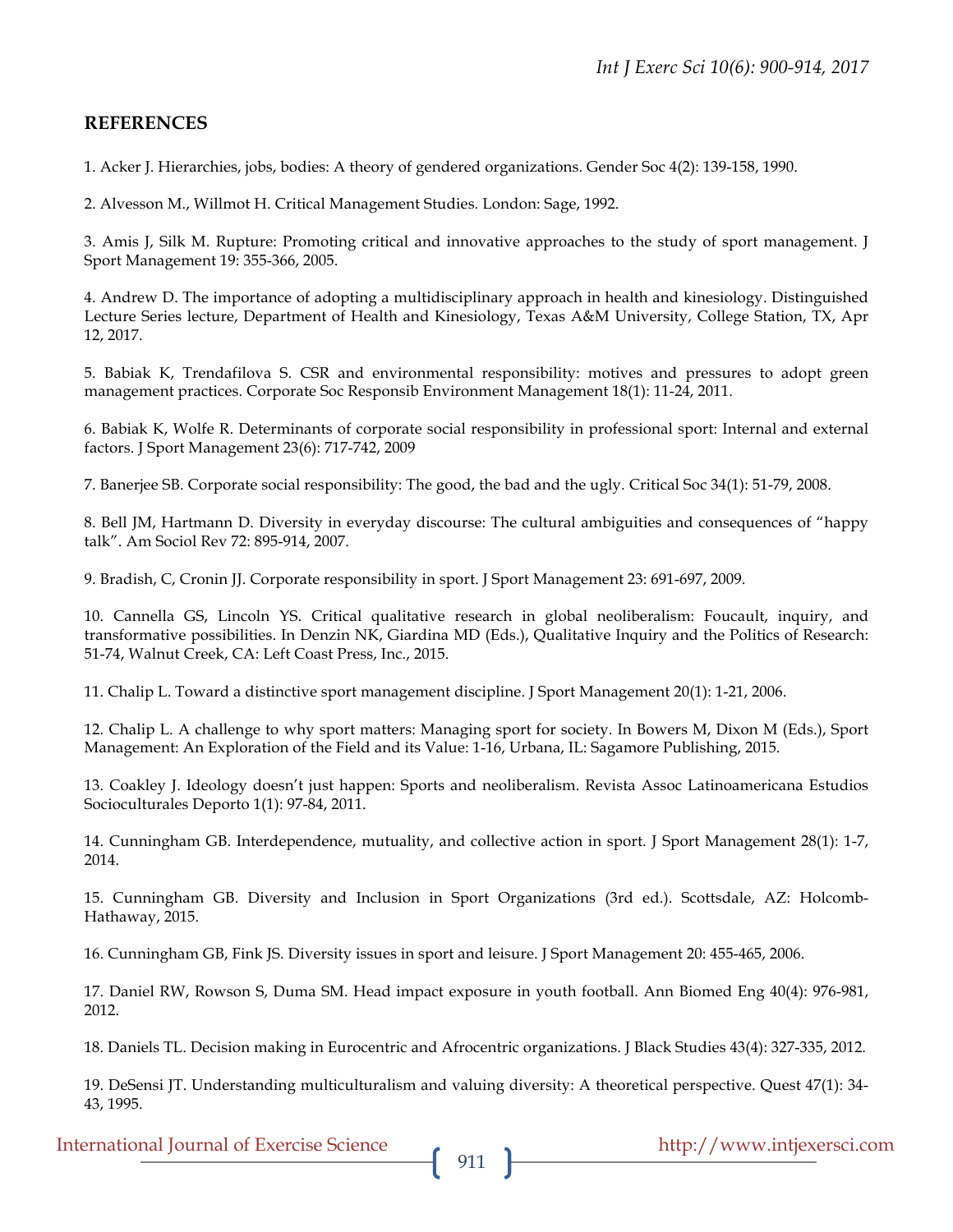20. Didehbani N, Cullum CM, Mansinghani S, Conover H, Hart J. Depressive symptoms and concussions in aging retired NFL players. Arch Clin Neuropsychol 28(5): 418-424, 2013.

21. Doherty A. "It takes a village:" Interdisciplinary research for sport management. J Sport Management 27(1): 1- 10, 2012.

22. Doherty AJ, Chelladurai P. Managing cultural diversity in sport organizations: A theoretical approach. J Sport Management 13: 280-297, 1999.

23. Dubois CC. The impact of the Rooney Rule: Far beyond the NFL. Retrieved from www.postgazzette.com/opinion/Op-Ed on May 23, 2017, Apr 29, 2017.

24. Edwards A, Skinner J, Gilbert K. Towards a critical theory of sport management. Int J Sport Management 6: 233-251, 2005.

25. Embrick, DG. The diversity ideology: Keeping major transnational corporations white and male in an era of globalization. In Hattery AJ, Embrick DG, and Smith E (Eds.), Globalization and America: Race, Human Rights, and Inequality (Ch. 3). Lanham, MD: Rowman & Littlefield Publishers, Inc., 2008.

26. Fainaru-Wada M., Fainaru S. League of Denial: The NFL, Concussions, and the Battle for Truth. Three Rivers Press, 2013.

27. Feagin JR, Ducey K. Elite White Men Ruling: Who, What, When, Where, and How. New York, NY: Routledge, 2017.

28. Feagin, JR, O'Brien E. White Men on Race: Power. Privilege, and the Shaping of Cultural Consciousness: 159, 2003.

29. Fecteau D, Gravel J, D'Angelo A, Martin E, Amre D. The effect of concentrating periods of physical activity on the risk of injury in organized sports in a pediatric population. Clin J Sport Med 18: 410-414, 2008.

30. Fink JS, Pastore DL. Diversity in sport? Utilizing the business literature to devise a comprehensive framework of diversity initiatives. Quest 51(4): 310-327, 1999.

31. Foucault M. Michel Foucault: Ethics, subjectivity, and truth, 1954-1984, Vol. 1. P. Rabinow (Ed.). New York: New York Press, 1997.

32. Frisby W. The good, the bad, and the ugly: Critical sport management research. J Sport Management 19: 1-12, 2005.

33. Godfrey PC. Corporate social responsibility in sport: An overview and key issues. J Sport Management 23(6): 698-716, 2009.

34. Guagliano JM, Rosenkranz RR, Kolt GS. Girls' physical activity levels during organized sports in Australia. Med Sci Sports Exerc 45: 116-122, 2013.

35. Hekman DR, Johnson SK, Foo MD, Yang W. Does Diversity-Valuing Behavior Result in Diminished Performance Ratings for Non-White and Female Leaders? Acad Management J 60(2): 771-797, 2017.

36. Inoue Y, Kent A, Lee S. CSR and the Bottom Line: Analyzing the Link Between CSR and Financial Performance for Professional Teams. J Sport Management 25(6): 531-549, 2011.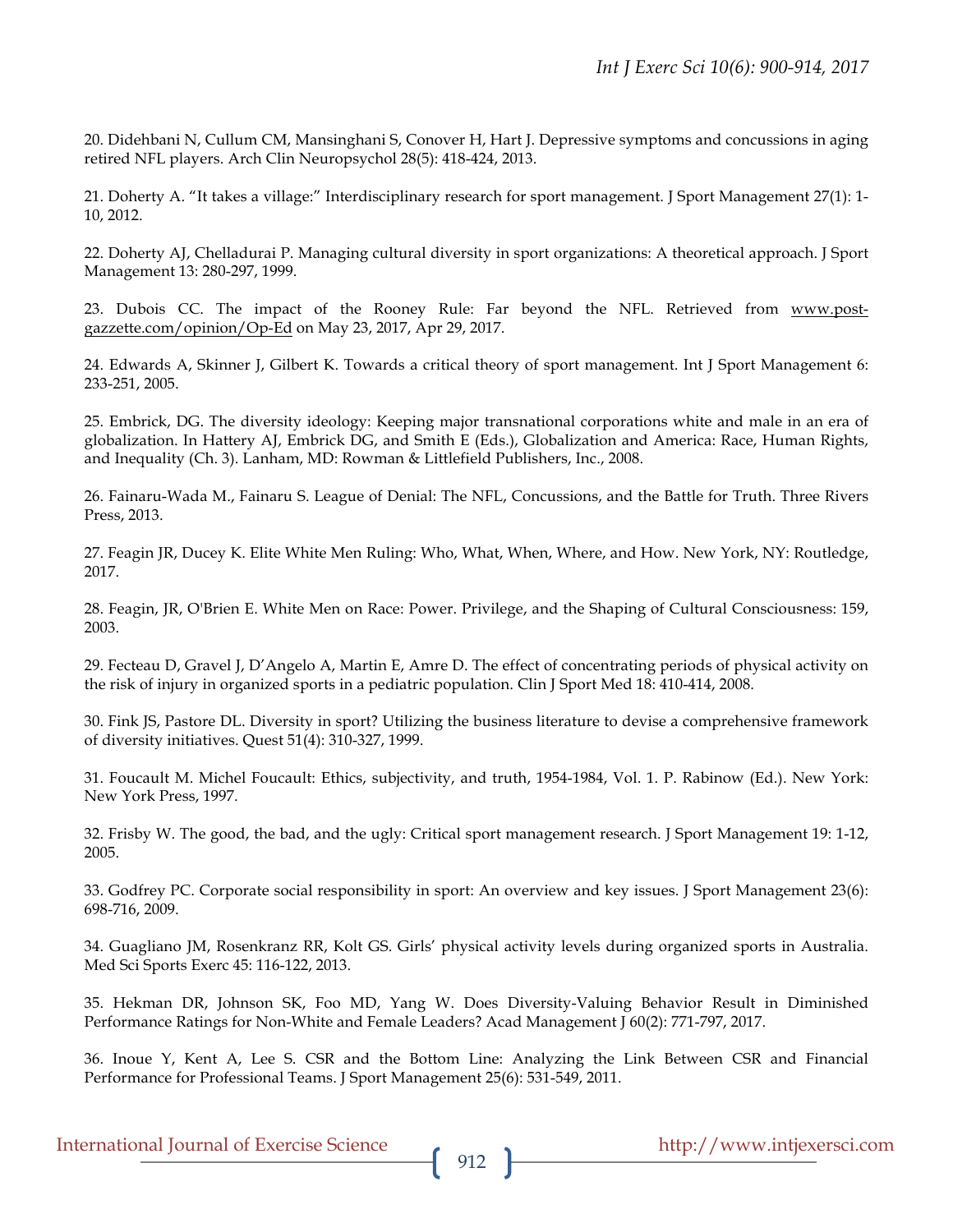37. Jones K, Okun T. White Supremacy Culture: From Dismantling Racism: A Workbook for Social Change Groups, 2001.

38. Kahrl WL. Water and power: The conflict over Los Angeles water supply in the Owens Valley. Univ of California Press, 1983.

39. Kersten A. Diversity management: Dialogue, dialectics and diversion. J Org Change Management 13(3): 235- 248, 2000.

40. King CR. Staging the Winter Olympics Or, Why Sport Matters to White Power. J Sport Soc Issues 31(1): 89-94, 2007.

41. King CR, Leonard DJ, Kusz KW. White Power and Sport: An Introduction, 2007.

42. Kontos AP, Elbin RJ, Fazio-Sumrock VC, Burkhart S, Swindell H, Maroon J, Collins MW. Incidence of sportsrelated concussion among youth football players aged 8-12 years. J Ped 163(3): 717-720, 2013.

43. Leek D, Carlson JA, Cain KL, Henrichon S, Rosenberg D, Patrick K, Sallis JF. Physical activity during youth sports practices. Arch Ped Adolesc Med 165: 294-299, 2011.

44. Littleworth, AL, Garner EL. California Water (p. 2). Point Arena, CA: Solano Press Books, 1995.

45. Loomis, J. B. Balancing public trust resources of Mono Lake and Los Angeles' water right: An economic approach. Water Resources Res 23(8): 1449-1456, 1987.

46. McDonald MG. Mapping whiteness and sport: An introduction. Sociol Sport J 22(3): 245-255, 2005.

47. Meyer JW, Rowan B. Institutionalized organizations: Formal structure as myth and ceremony. Am J Sociol 83(2): 340-363, 1977.

48. Misener L, Mason DS. Fostering Community Development Through Sporting Events Strategies: An Examination of Urban Regime Perceptions. J Sport Management 23(6): 770-794, 2009.

49. Murphy P, Waddington I. Sport for all: some public health policy issues and problems. Crit Public Health 8(3): 193-205, 1998.

50. Newlin BD, Jenkins MW, Lund JR, Howitt RE. Southern California water markets: Potential and limitations. J Water Resources Plan Management 128(1): 21-32, 2002.

51. Newman JI. Sport without management. J Sport Management 28: 603-615, 2014.

52. NFL. NFL Play 60: The NFL Movement for an Active Generation. Retrieved May 22, 2017, from http://www.nfl.com/play60%3B, 2017.

53. Nite C, Singer JN. Qualitative inquiry: Quality research for connecting with and affecting change in sport populations. Qual Res J 12(1): 88-97, 2012.

54. NRDC Greening Advisor. Available at http://www.greensports.org/, 2017.

55. Nunn KB. Law as a Eurocentric enterprise. Law Ineq 15: 323, 1997.